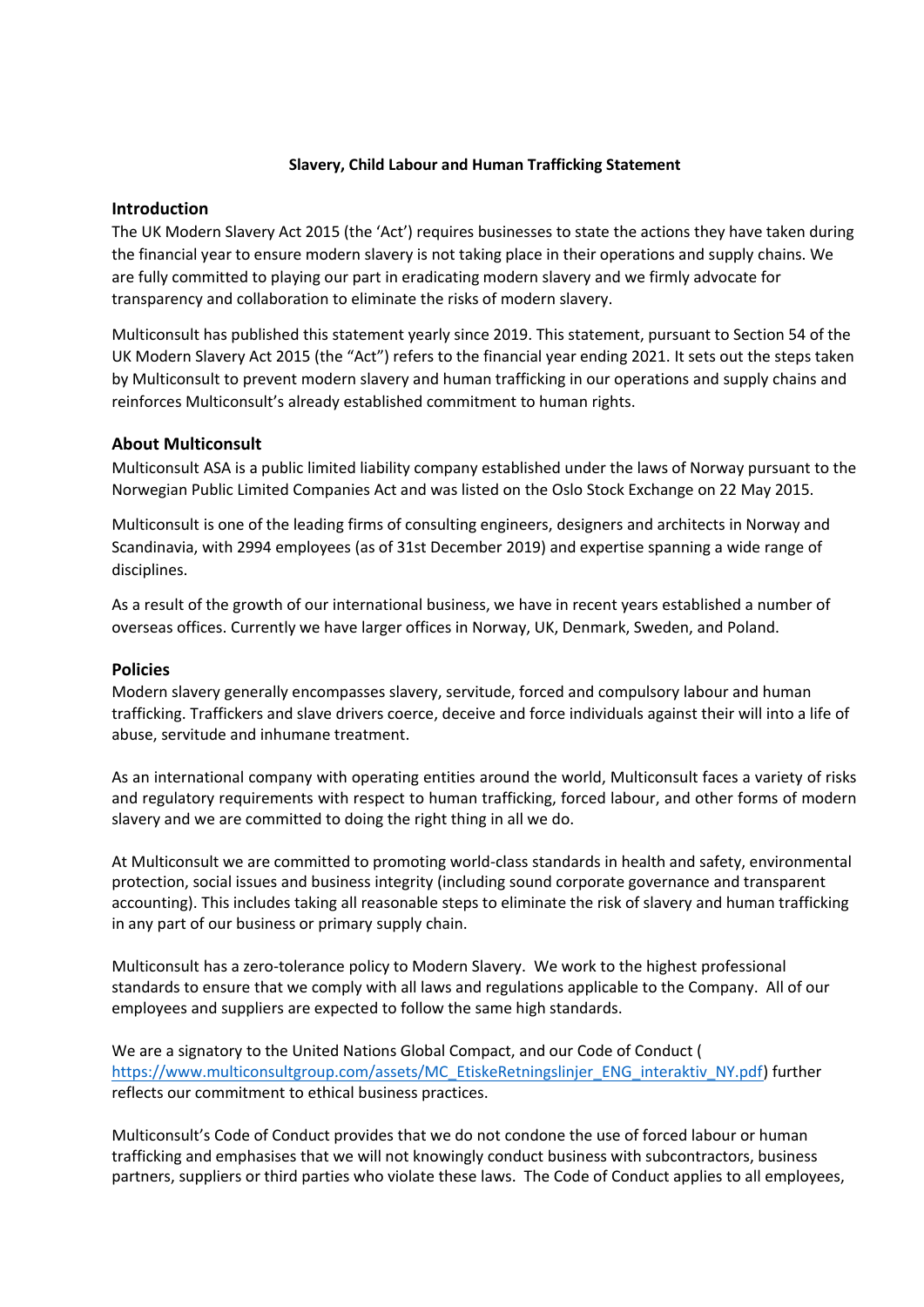officers and directors, including those of our subsidiaries and joint ventures where Multiconsult has the majority interest. We expect that our suppliers, agents, business partners, consultants and licensees to follow similar principles, and we also expect our consultants, subcontractors and other third parties to be aware of and adhere to the ethical standards set out in the Code of Conduct.

In addition to the policies and procedures described in this statement, Multiconsult complies with all applicable laws and regulations regarding human trafficking, forced labour, and other forms of modern slavery.

As part of Multiconsult's supply of services, we recognise that we have a responsibility to take a robust approach to Modern Slavery.

Our commitment to the highest principles of personal and professional conduct is clear throughout our business, and our governance structure is designed to ensure that these principles are clear to every person in the organisation.

## Training

As a professional services organisation our risks associated with slavery and human trafficking are generally low and our staff are often members of professional organisations.

Multiconsult requires that all employees complete bi-annual online training on the Code of Conduct and acknowledge they have read and understand the Code of Conduct, which prohibits human trafficking and forced labour. In addition, employees are required to complete training on evolving areas of compliance on a regular basis. Short training videos, webinars and in-person training sessions are important means of reaching as many employees as possible. We also provide external training for our suppliers.

#### Due diligence processes in our business and supply chain

Our work with CSR and business ethics is not limited to Multiconsult's internal activities, but also includes our supply chain and procurement practices. It is therefore an important principle that Multiconsult knows its partners, i.e. its full and legal name, its ownership structure, board members or management, and has the opportunity to examine the business partners' integrity and reputation.

Many of our suppliers are established organisations who govern prevention of Modern Slavery by policies, internal training and audits,

but we recognise that not all our suppliers may be so committed. We believe Multiconsult has a role to play in sharing best-practice approaches on prevention of Modern Slavery with all suppliers. As part of this approach we also recognise the importance of engaging with our business partners to encourage them to adopt such standards and we expect them to understand and share our commitment to integrating the management of those standards and practices into their business processes. This includes responsible supply chain management processes.

As part of our ongoing risk assessment, we undertake due diligence of our suppliers. The procurement process starts with a standard questionnaire that includes a series of questions regarding the supplier's policies and practices with respect to combating human trafficking, including whether they conduct training and have controls in place to identify and mitigate any suspected slavery or human trafficking practices in its supply chain to identify competence, compliance with our values and standards. Due diligence on clients and suppliers is undertaken through combining our previous experience of working with the organisation, our local knowledge of them, scope of services and the information revealed